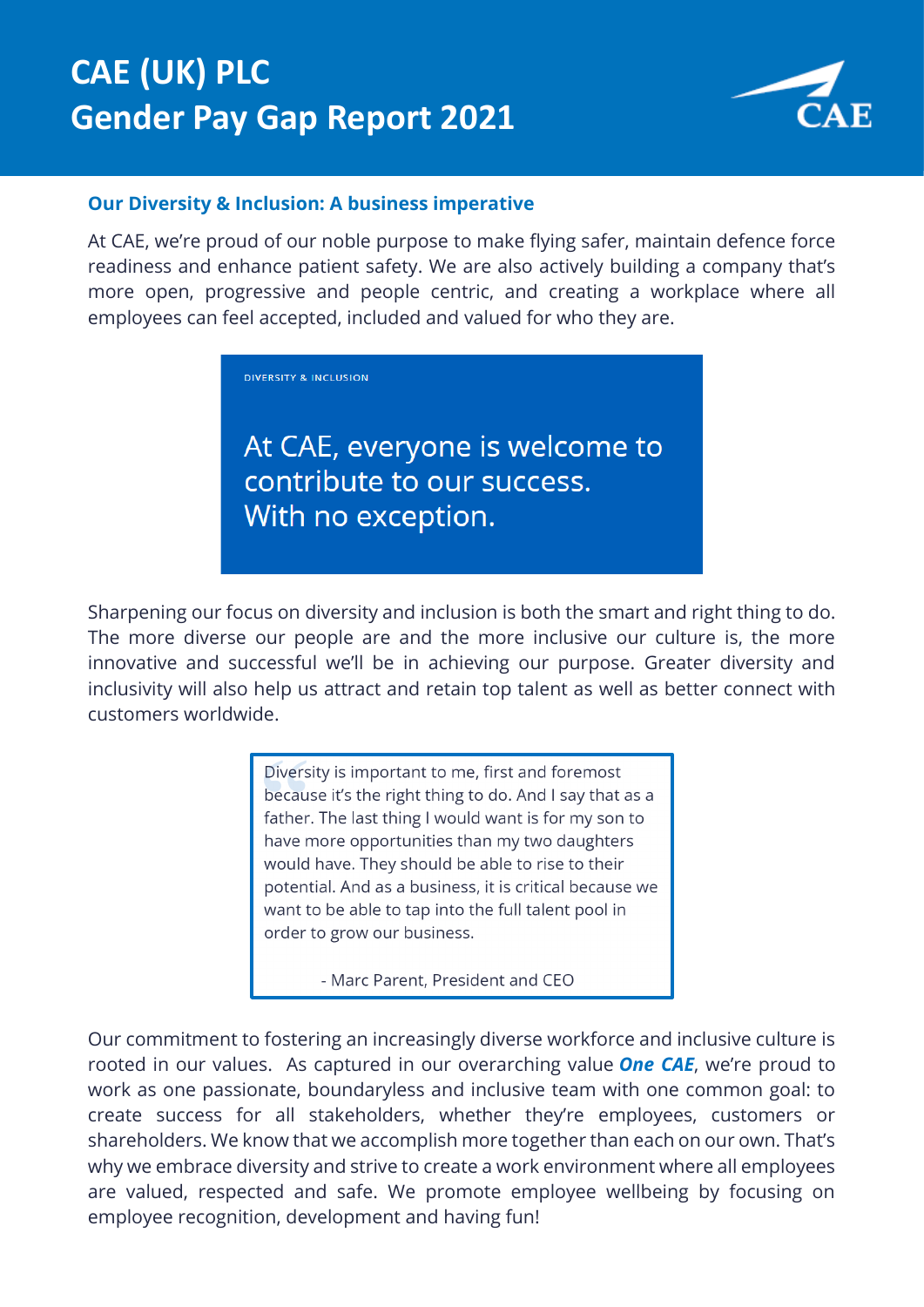

#### **Our Diversity & Inclusion commitment**

In keeping with our *One CAE* value, we are committed to creating a culture and ecosystem where all employees feel valued, included and they belong, without regard to race, colour, religion, sex, gender identity or expression, sexual orientation, national origin, disability, age or veteran status.

The immediate focus of our multi-year Diversity & Inclusion initiative is to foster an inclusive, gender-diverse, bias-free environment and strengthen the representation and development of women in leadership positions.

#### **Our Diversity & Inclusion philosophy**

Operating in more than 35 countries gives us the privilege of engaging with employees, partners and clients from very diverse backgrounds and cultures. We celebrate this diversity and the unique value, skills and perspectives each of these individuals brings to our company and to society.

We believe that greater diversity translates into greater innovation, resilience and success. It helps us generate better ideas, think and work both globally, and deliver the best-in-class products and services our clients need and deserve.

Embracing and championing diversity is not only the right thing to do; it also boosts our ability to achieve our corporate vision: to be the recognized global training partner of choice to enhance safety, efficiency and readiness.

#### **CAE's Initiatives in 2020/2021**

## **Global Remote Working Policy**

In 2020, CAE launched its global remote working policy and all employees benefit from the ability to select a work/life balance of home and office working through discussion with line managers and subject to role requirements.

CAE's Remote Work Policy provides several advantages, including increased productivity, job satisfaction, environmental protection, business continuity, flexible working regime, and better work/life balance. We believe that our culture is a powerful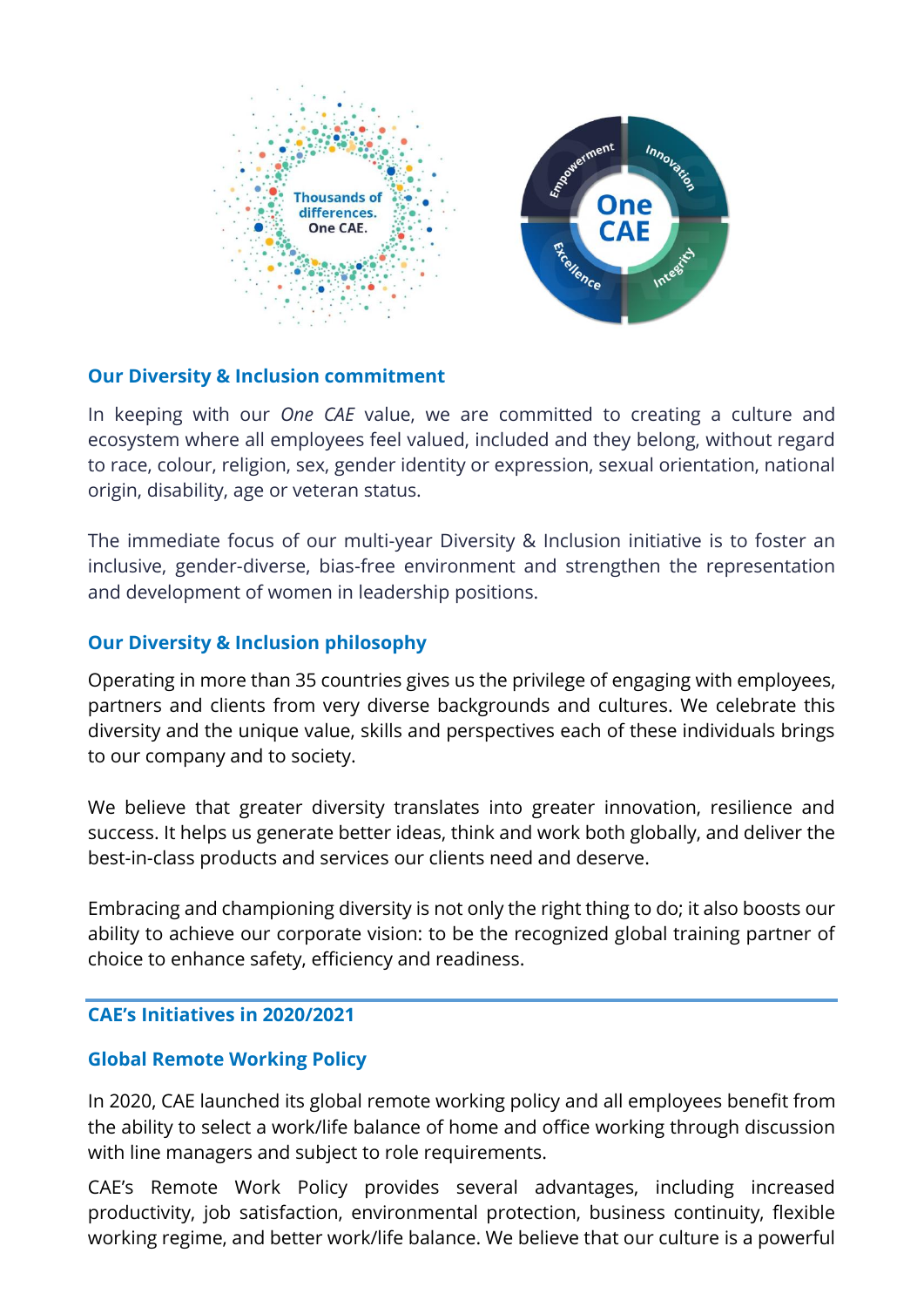element that shapes our work environment and experience. Aligned with our value of empowerment, CAE allows employees to work when and where they will be most effective and efficient in achieving results. We hope this policy will make us a more attractive employer to a wider demographic, thus having a positive impact on our diversity.

## **Unconscious Bias Training**

CAE has rolled out mandatory unconscious bias training for all employees. We wanted all our employees to understand unconscious bias – social stereotypes about certain groups of individuals that people form unconsciously – because they play a critical role in inclusion. One way to fight unconscious bias is for employees to be aware of their own biases and learn skills to mitigate their impact. By better understanding their own biases, employees can change their behaviours and become a better, more inclusive colleague. All CAE leaders attending additional training followed by a team discussion on what unconscious bias may be present as a team, and to see how the team can mitigate them to become more inclusive.

## **CAE's Women in Flight Scholarship Program**

CAE's *Women in Flight* scholarship program was launched in 2018 as a proactive approach to encourage passionate and exceptional women to pursue their dreams as professional pilots. Every year, CAE awards up to five paid scholarships to aspiring female pilots, across its global training network. This is a competitive program seeking female ambassadors who demonstrate leadership skills, perseverance and who are passionate about aviation. CAE have followed selected candidates on their journey to the flight deck and give them the opportunity to become aviation role models and inspire even more women to join the pilot profession. *#CAEWomeninFlight*



CAE is committed like no other training organization to the advancement of women in aviation to broaden the civil aviation talent pool. Today, women make up only 5% of professional pilots worldwide. The same is true of cadets in training. Unlike many other traditionally male-dominated professions, the aviation industry is still not attracting enough women. The CAE Women in Flight scholarship program aims to develop the industry's future women pilot ambassadors in hopes of addressing the underrepresentation of women in this profession.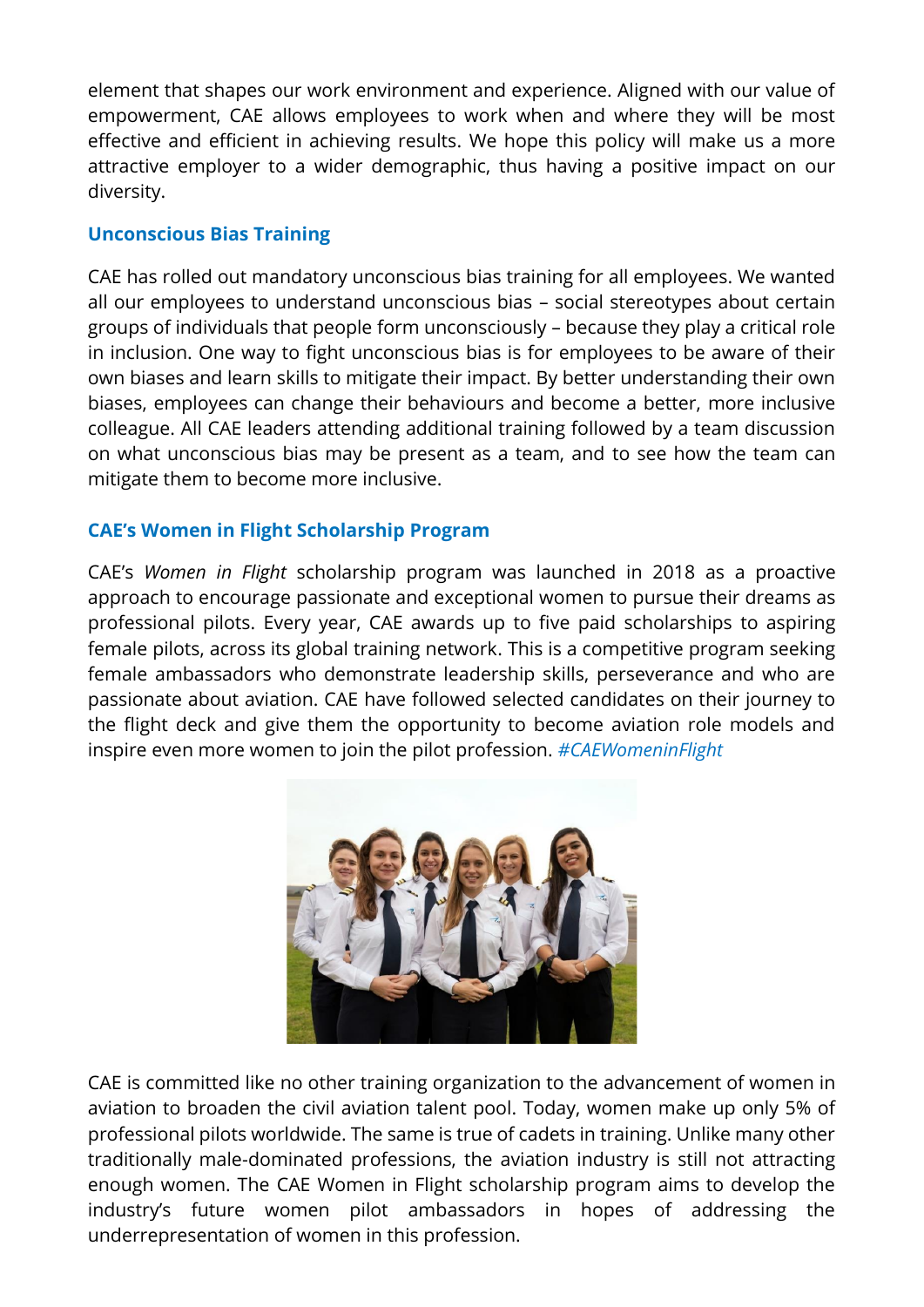#### **Employee Resource Groups**

Employee Resource Groups (known as ERGs) are voluntary, employee-led groups who join together in their workplace based on shared characteristics or life experiences. They are often based on gender, ethnicity and sexual orientation. ERGs are generally based on providing support, enhancing career development, and contributing to personal development in the work environment. They play a critical role in creating an inclusive culture. Two of CAE's ERGs that specifically relate to women are:

- LIFT (Women in Aviation and Technology Employee Resource Group) promotes and encourages the development and advancement of women employed at CAE in the fields of aviation, engineering and technology, and assist in removing barriers in order to support their individual success. The goal of LIFT is to be a forum for feedback and a mechanism for recruiting, retaining, developing and engaging female employees in the areas of aviation and technology through a sense of community, camaraderie and belonging.
- The Professional Women's Network (PWN) was stablished to promote the development of women at CAE and to raise awareness of the importance of diversity via activities centred around two strategic pillars: professional development and well-being. The goal of PWN is to promote a work environment that enables diversity at all levels and encourages the development of women by promoting women's leadership; supporting training; offering mentorship programs; and organizing networking events as well as activities focused on wellness, such as sport, nutrition, stress management, etc.

CAE's other ERG's dedicated to fostering a diverse and inclusive work environment include:

- EmbRACE Race and ethnicity;
- Mozaic Parents of children with special needs;
- Prism LGBTQ2+; and
- Insignia Veterans.

## **CAE's Development Programmes for Women**

The A Effect – Ambition Challenge is an external professional development program involving participants from numerous companies globally, that aims to help participants reshape their mindsets and adopt new behaviours, so they can better demonstrate their ambition and maximize their talents. The program intends to boost the presence of women from diverse backgrounds at different organizational levels and propel female talent and contribute to creating inclusive, innovative and diverse corporate cultures by developing a leadership mindset. The program accelerates the development of three main behaviours: increase confidence and express their ambition; risk-taking and influence (by building a solid business network and develop political acumen).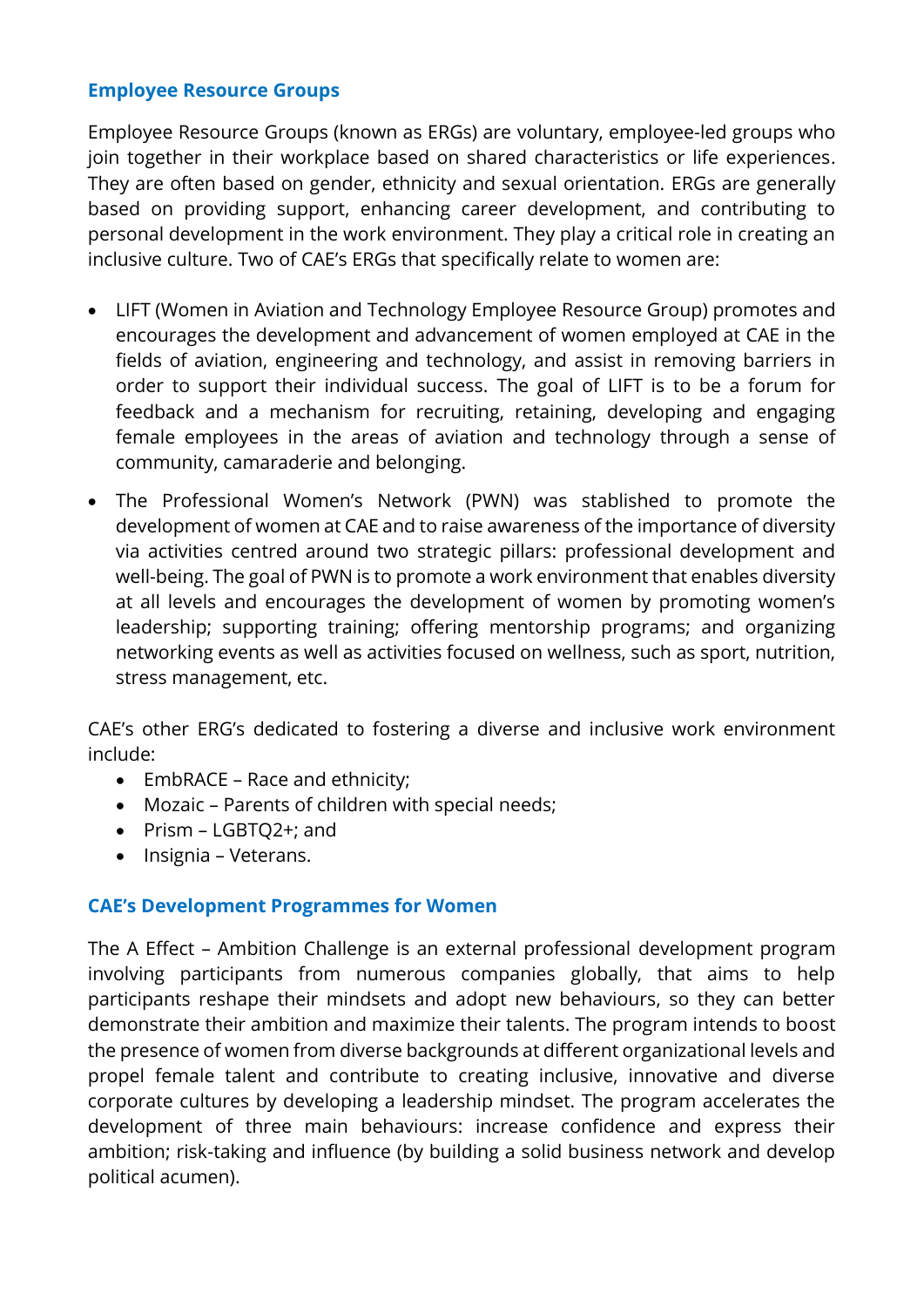CAE's Women Development Program (Dare) was launched in 2019 and it further builds on the development participants began during the A Effect - Ambition Challenge program. This development program offers extensive and continuous development reflecting women's reality and challenges. It aims to equip and inspire them to take the lead and ownership of their career. Every 2 years, a cohort of 25 to 30 women will participate in a 12-month journey where they will focus on their own development, navigating and exploring the following themes: self-confidence, risk taking, negotiating, networking, work-life balance and influencing.

## **Diversity and Inclusion Specialist role**

As part of CAE's commitment to fostering, cultivating and preserving a culture of diversity and inclusion in the workplace, a new role of Specialist - Diversity & Inclusion, Talent and Culture was created in the organisation in 2020. This role is intended to further the development of CAE's diversity and inclusion global initiatives.

#### **About CAE**

CAE is a high technology company, at the leading edge of digital immersion, providing solutions to make the world a safer place. Backed by a record of more than 70 years of industry firsts, we continue to reimagine the customer experience and revolutionize training and operational support solutions in civil aviation, defence and security, and healthcare. We are the partner of choice to customers worldwide who operate in complex, high-stakes and largely regulated environments, where successful outcomes are critical. As testament to our customers' ongoing needs for our solutions, over 60 percent of CAE's revenue is recurring in nature. We have the broadest global presence in our industry, with more than 11,000 employees, 180 sites, and training locations in over 35 countries. [www.cae.com](http://www.cae.com/)

#### **CAE in the UK**

The Equality Act 2010 (Gender Pay Gap Information) Regulations 2017 apply to UK employers with 250 or more employees. CAE has one such entity in the UK, CAE (UK) plc which is comprised of three operating divisions:

- Civil (Business Aviation Training and support functions);
- Defence & Security; and
- Healthcare.

Whilst our Diversity & Inclusion strategy applies globally to ensure all employees benefit, this report provides gender pay data solely pertaining specifically to CAE (UK) plc. The majority of our 303 employees are located in Burgess Hill, West Sussex with a presence at numerous Royal Air Force and Naval sites around the UK.

CAE is committed to the principle of equal opportunities and equal treatment for all employees, regardless of sex, race, religion or belief, age, marriage or civil partnership, pregnancy/maternity, sexual orientation, gender reassignment or disability. It has a clear policy of paying employees equally for the same or equivalent work, regardless of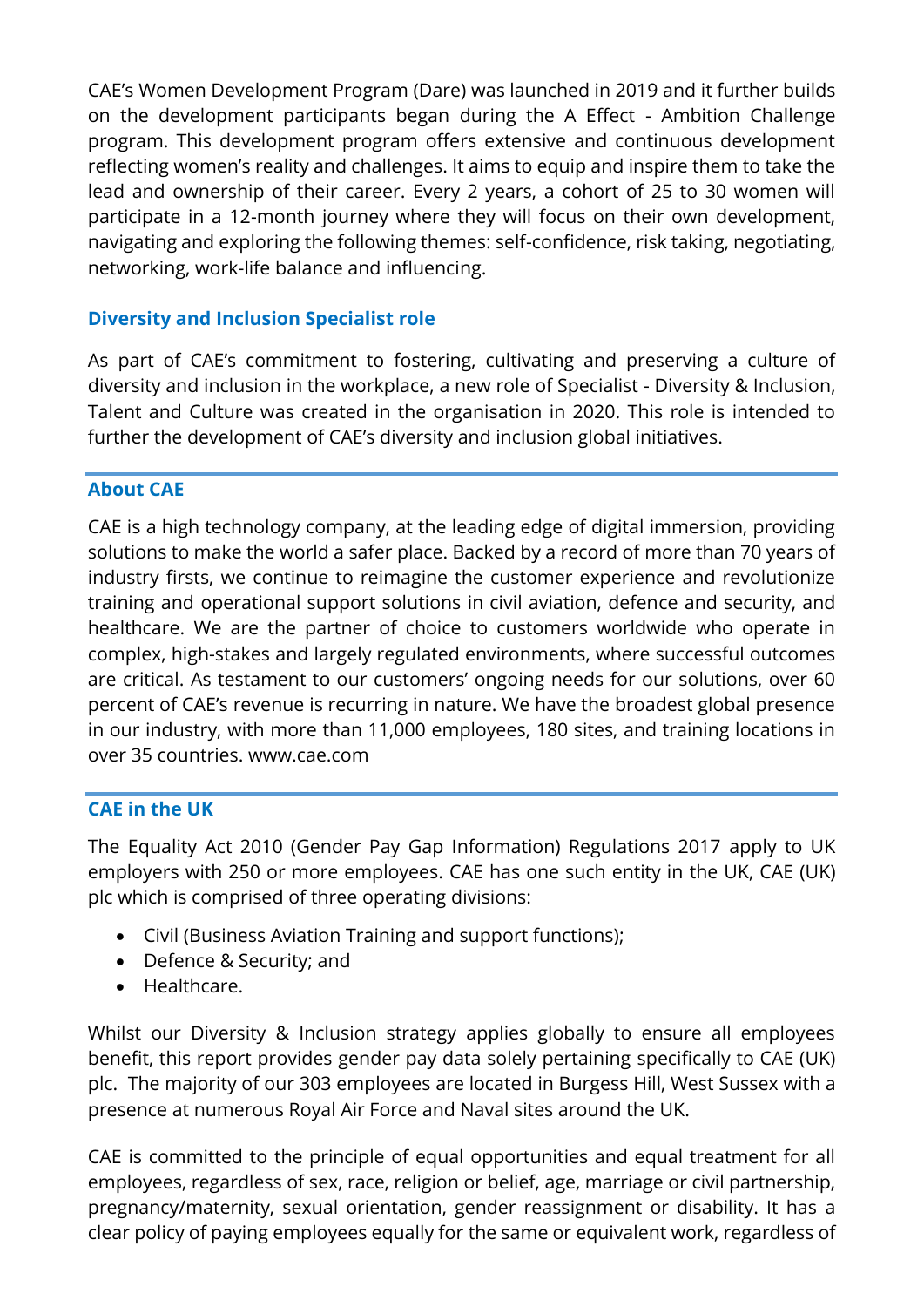their sex (or any other characteristic set out above). As such, it carries out regular pay and benefits reviews and evaluates job roles and pay grades as necessary to ensure a fair structure.

The gender pay gap shows the difference in average pay and bonuses between men and women regardless of role. Men and women must receive equal pay for:

- the same or broadly similar work;
- work rated as equivalent under a job evaluation scheme; or
- work of equal value.

CAE (UK) plc's gender pay gap does not stem from paying men and women differently for the same or equivalent work. Rather its gender pay gap is the result of the roles in which men and women work within the organisation and the salaries that these roles attract.

Across the UK economy as a whole, men are more likely than women to be in senior roles. Furthermore, CAE (UK) plc operates in the male dominated industries of Aviation and Defence which means there is a limited pool of female candidates from which to attract talent. By way of an illustration, over half of the workforce of CAE (UK) plc consists of Engineers, Pilot Instructors and Simulator Maintenance Engineers who are in specialist positions and the limited female representation in these roles is a direct reflection of the industry demographics in which we operate. Within our organisation, the majority of less technically specialised and support roles are occupied by women.

We believe we offer a competitive reward package to attract the right employees who support our corporate values, recognise and reward our employees for their performance; and support them in their development to enable them to grow. In particular, CAE needs to offer attractive aviation market rate remuneration to Pilot Instructors to entice them to leave active flying jobs and join our organisation, and it is known that pilots can attract high levels of pay. Only 6% of our Pilot Instructor population are female (which has increased by 4% since 2018) and, consequently, this contributes to our gender pay gap.

## **Definitions**

**Equal pay**: Men and women who carry out the same or similar work of equal value must receive equal pay. It is unlawful to pay people unequally because they are a man or woman.

**Gender Pay Gap**: The gender pay gap differs from equal pay. It is a measure of the difference in average pay between men and women across an organisation. The measure for the gender pay gap is calculated as the difference between median gross hourly earnings (excluding overtime) as a proportion of median gross hourly earnings (excluding overtime) for men.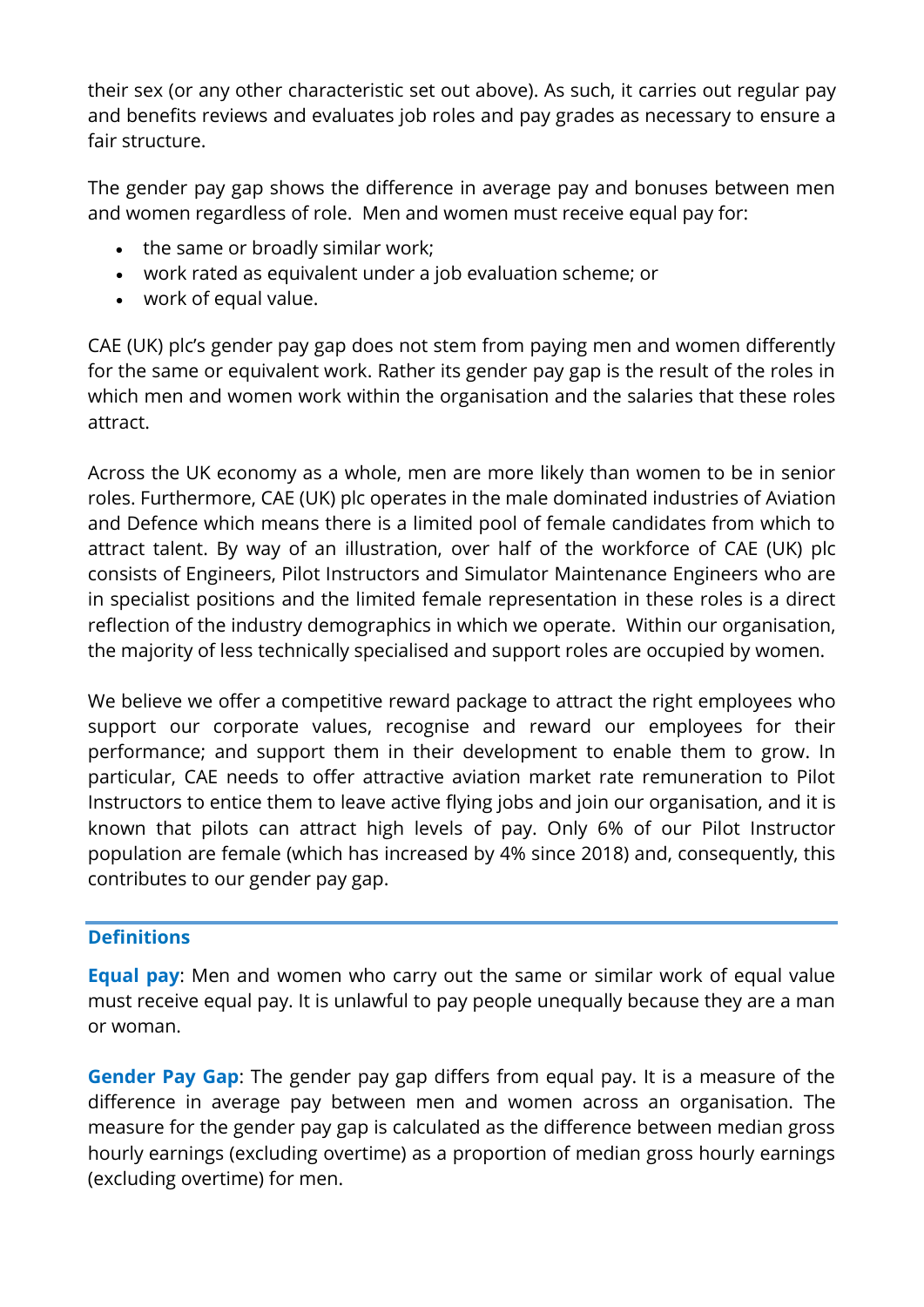**The mean gender pay gap**: The difference between the mean (average) hourly rate of pay (when ordered from lowest to highest) of male relevant employees and that of female relevant employees, expressed as a percentage of the mean hourly rate of pay of male relevant employees.

**The median gender pay gap**: The difference between the median (middle) hourly rate of pay (when ordered from lowest to highest) for all male relevant employees and that of female relevant employees, expressed as a percentage of the median hourly rate of male relevant employees.

**The mean bonus pay gap**: The difference between the mean (average) bonus pay paid to male relevant employees and that paid to female relevant employees must be expressed as a percentage of the mean bonus pay paid to male relevant employees.

**The median bonus pay gap**: The difference between the median (middle) bonus pay paid to male relevant employees and that paid to female relevant employees must be expressed as a percentage of the median bonus pay paid to male relevant employees.

## **CAE (UK) plc's Gender Pay Data**

The data provided in the following section is based on the hourly rate of pay for the snapshot date of 5 April 2021 and bonuses awarded in the year to April 2021. The figures set out above have been calculated using the standard methodologies outlined in the Equality Act 2010 (Gender Pay Gap Information) Regulations 2017.

#### **Gender Split**

The gender split of CAE (UK) plc employees is as follows:



## **The Mean and Median Gender Pay Gap**

These two calculations only use data for full-pay relevant employees and, in April 2021, only 4% of our workforce were furloughed or part-furloughed under the Coronavirus Job Retention Scheme. In accordance with the regulations, all furloughed employees have been excluded from the calculations along with any employees who were on 'leave' and receiving less than their full pay e.g., unpaid sick leave or maternity leave.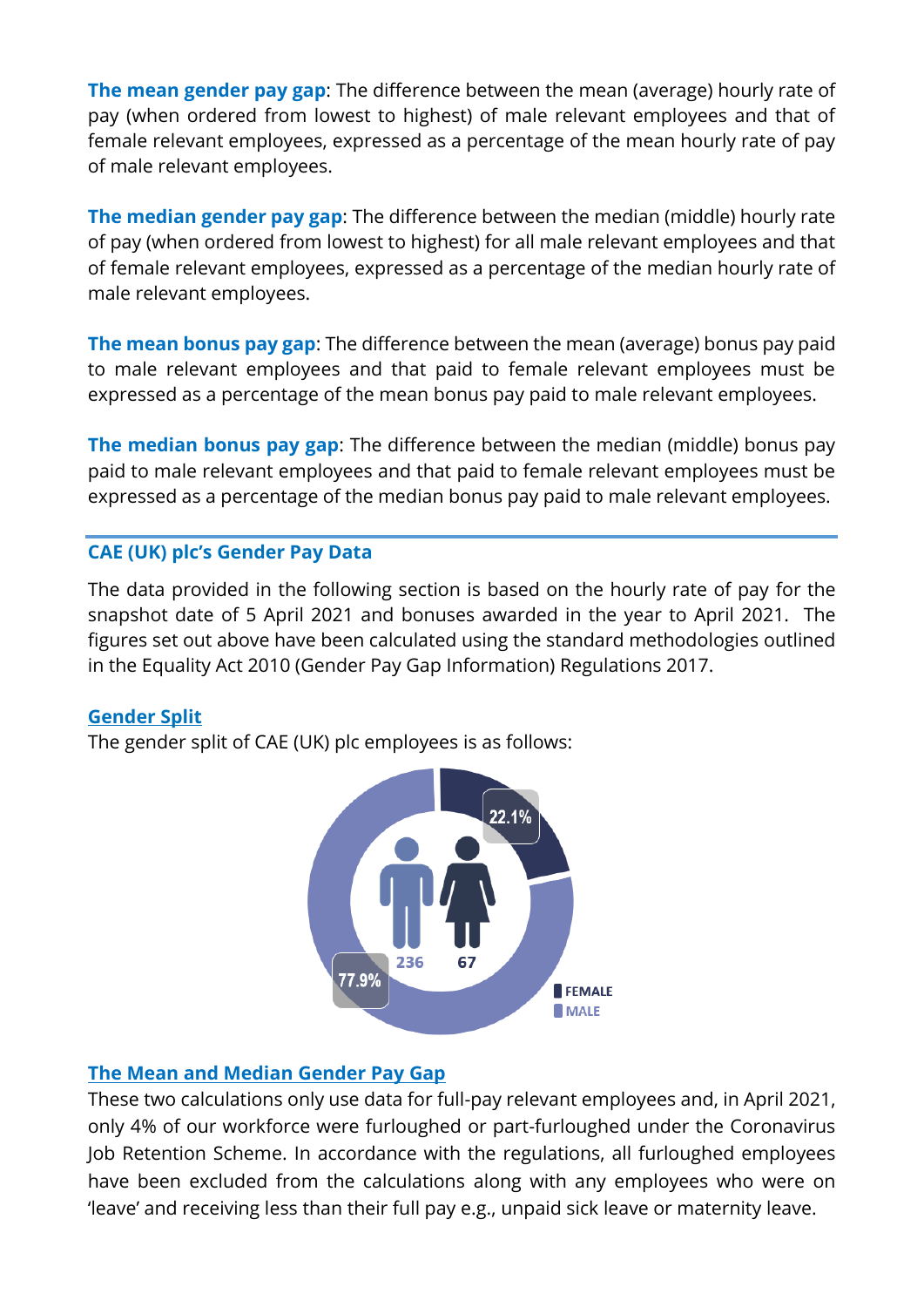The mean and median Gender Pay Gap is as follows:



## **The Proportion of Males and Females receiving a Bonus Payment**

The proportion of male and female employees receiving a bonus in the 12 month period leading up to the snapshot date of 5 April 2021 is as follows:



The proportion of females at CAE (UK) plc who received a bonus in the 12 months up to 5 April 2021 was 50.7%, while for men this was 32.2%.

# **The Mean and Median Bonus Gender Pay Gap**

The mean and median Bonus Gender Pay Gap is as follows:

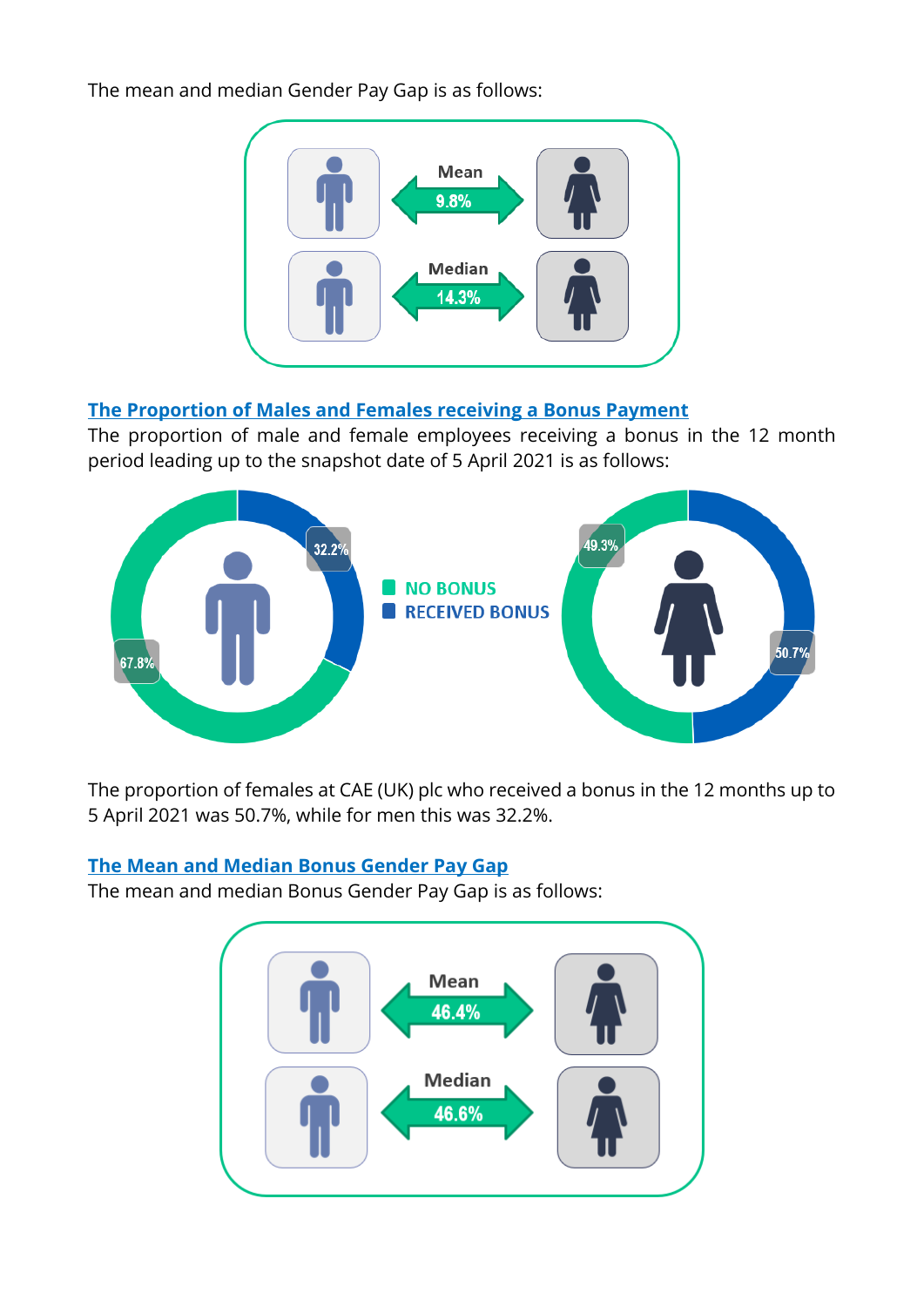## **The Proportion of Males and Females in each Quartile Pay Band**

This calculation only uses data for full-pay relevant employees and, in April 2021, only 4% of our workforce were furloughed or part-furloughed under the Coronavirus Job Retention Scheme. In accordance with the regulations, all furloughed employees have been excluded from the calculations along with any employees who were on 'leave' and receiving less than their full pay e.g., unpaid sick leave or maternity leave.

The 286 full-pay relevant employees employed on 5 April 2021 were split into four equal-sized groups based on hourly pay rates including the lowest-paid 25% of employees (the Lower quartile) and the highest-paid 25% (the Upper quartile) as shown below:



The Lower quartile has a higher concentration of females compared to other quartiles. This correlates to females being predominantly employed in the less technically specialised and support roles.

## **Addressing the Gap**

CAE (UK) plc is committed to reducing the gender pay gap. Several Diversity & Inclusion initiatives and strategies, touching different aspects of our business are currently being implemented worldwide within CAE to support our commitment:

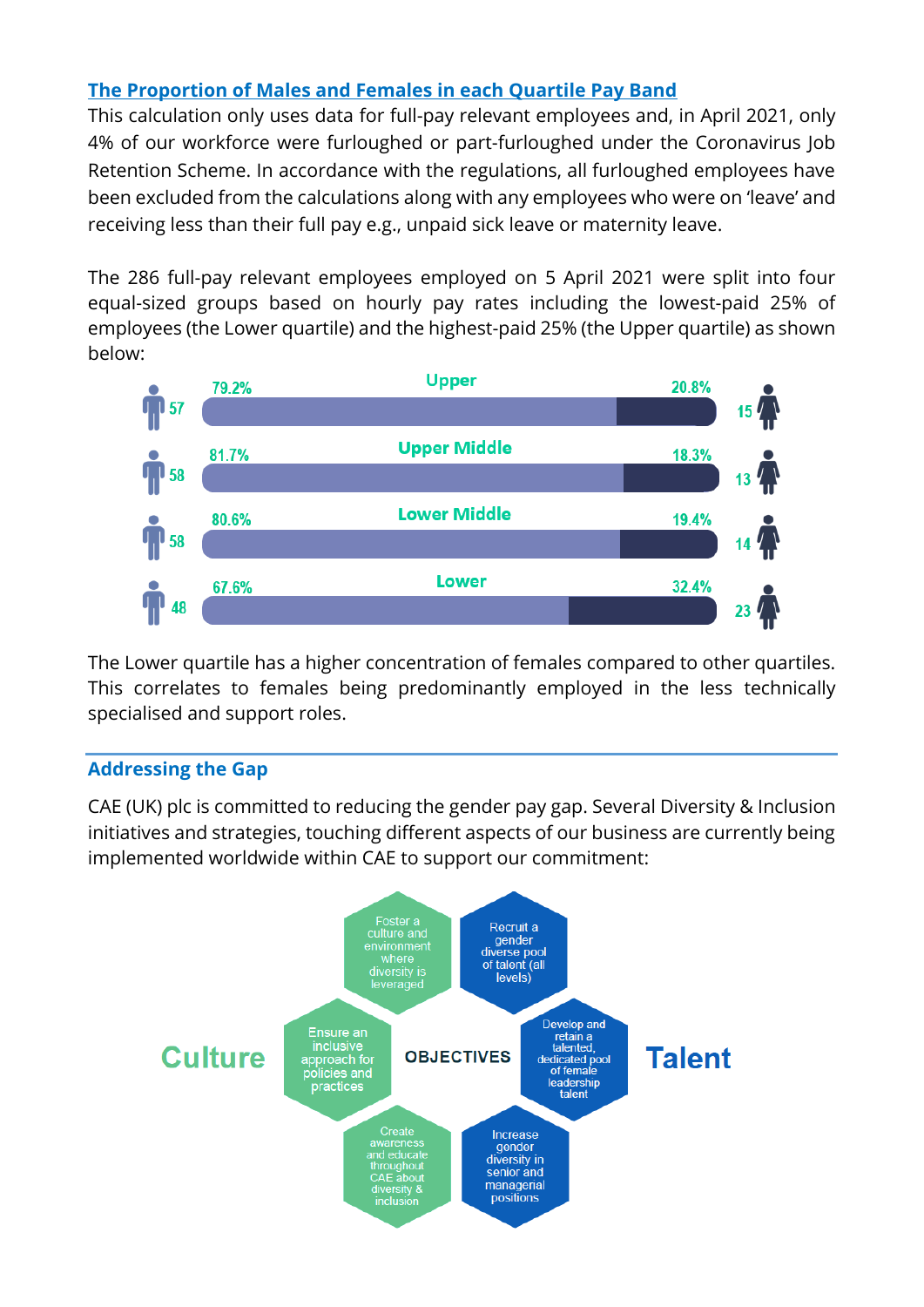#### **Human Resources Practices and Processes:**

- Diversity enabling infrastructure;
	- o Flexible work schedules;
	- o Extended leave policies;
	- o Back to work programs.

# **Talent acquisition and development:**

- Women's leadership development:
	- o Training & Coaching: implement specific development programs to encourage women in leadership positions including the Women in Leadership (WIL) component of our Annual Leadership Development Process;
	- o Sponsoring & mentorship;
	- o Women's networks: support the growth of our Professional Women's Network (PWN);
	- o Executive presence and sponsor of WIDS (Women in Defence and Security), an organization that promotes and supports the advancement of women in Canadian defence and security industries;
	- o The Technical Career Track provides a career path where employees, who have technical interests, have a chance to evolve and advance their career in an environment where technical expertise is recognized.

## **Culture:**

- Created a Diversity & Inclusion Leadership Council to oversee our efforts;
- Develop an inclusive mindset:
	- o On-the-job training;
	- o Through ongoing training of all employees and leaders, we are working towards removing unconscious bias in evaluation and recruitment.

## **Tracking and measurement:**

• Transparency and indicators tracking.

## **Short-term goals:**

While targets alone won't create an inclusive culture, they do promote transparency and enable us to track our progress against our Diversity & Inclusion commitments. Below are a few of our shorter-term goals:

- Benchmark current best practices and establish targets to increase the recruitment and placement of female leaders;
- Ensure 30% of the CAE Inc. Board members are women;
- Increase the number of female employees by at least 10%;
- Grow the number of high-potential employees in key roles by 20%, with 30% of newly identified high-potential employees being women.